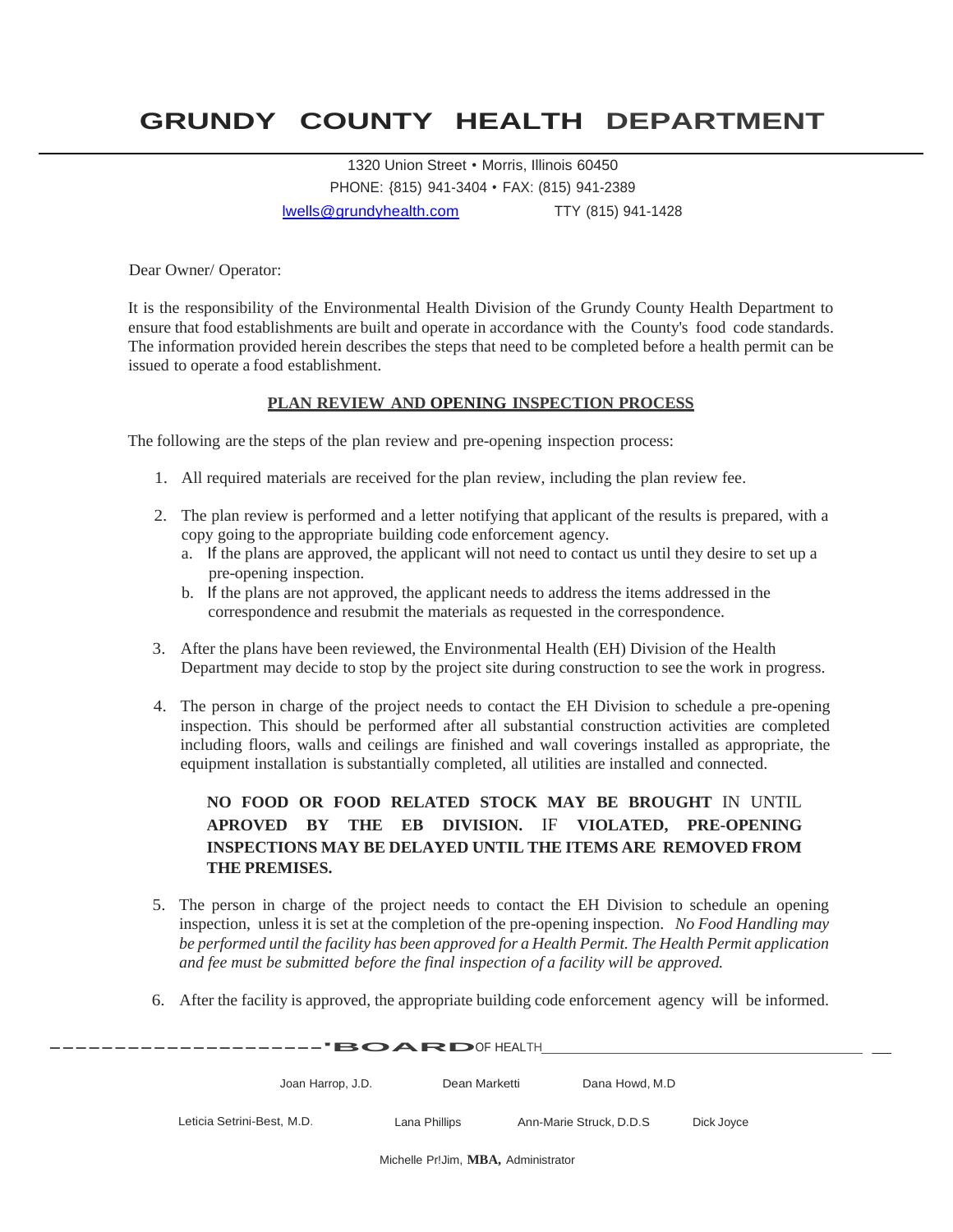#### **REQUIREMENTS OF A PLAN REVIEW SUBMISSION**

- l. Complete the plan review application (attached) being certain to provide accurate contact information.
- 2. Provide a complete set of plans showing the facility's layout which will include:
	- a. For new facilities:
		- i. Plans that are drawn to scale (Plan do not have to be drawn by an architect); and
		- ii. Plan sheets that are accurate from page to page reflecting common dimensions, layouts and equipment.
	- b. For remodeled facilities:
		- 1. Plans that are drawn to scale that also reflect existing walls and facilities that are to beremoved (Plan do not have to be drawn by an architect); and
		- II. Plans must identify those pieces of equipment or facilities are existing and will remain; and
		- iii. Plan sheets that are accurate from page to page reflecting common dimensions, layouts and equipment.
- 3. Provide a set of equipment specification sheets for the various pieces of food handling, processing and storage equipment to be installed (an equipment schedule is recommended but not required).
- 4. Provide a room finish schedule. A generic form is included in the packet, but if provided on the drawings, the included schedule is not required.
- 5. **Provide a sample or draft menu.** This helps us obtain a perspective and expectation of the type of food handling activities that will take place and the facilities equipment needs.
- 6. The Plan Review fee must be submitted with the application and documents. (If made by check or money order, please make it payable to the "Grundy County Health Department".) If the fee is not included, the plan review will not begin. If it is determined that an error in the amount due the Health Department was made, then review will be interrupted until the balance of the payment is received.
- 7. Upon completion of the initial plan review, a letter may be issued requesting additional information or clarification of submitted information. It will state that your plans are not yet approved. All items within the letter must be addressed. A copy of the letter is provided to the appropriate building code enforcement agency.
- 8. The review and response process will continue until all items are appropriately answered. Once all issues are addressed, a letter notifying you that your plans are approved and you may proceed with your construction activities will be sent to you. A copy of the letter is provided to the appropriate building code enforcement agency.
- 9. A pre-operational inspection and an opening inspection will be made upon completion of construction and before a permit to operate is issued.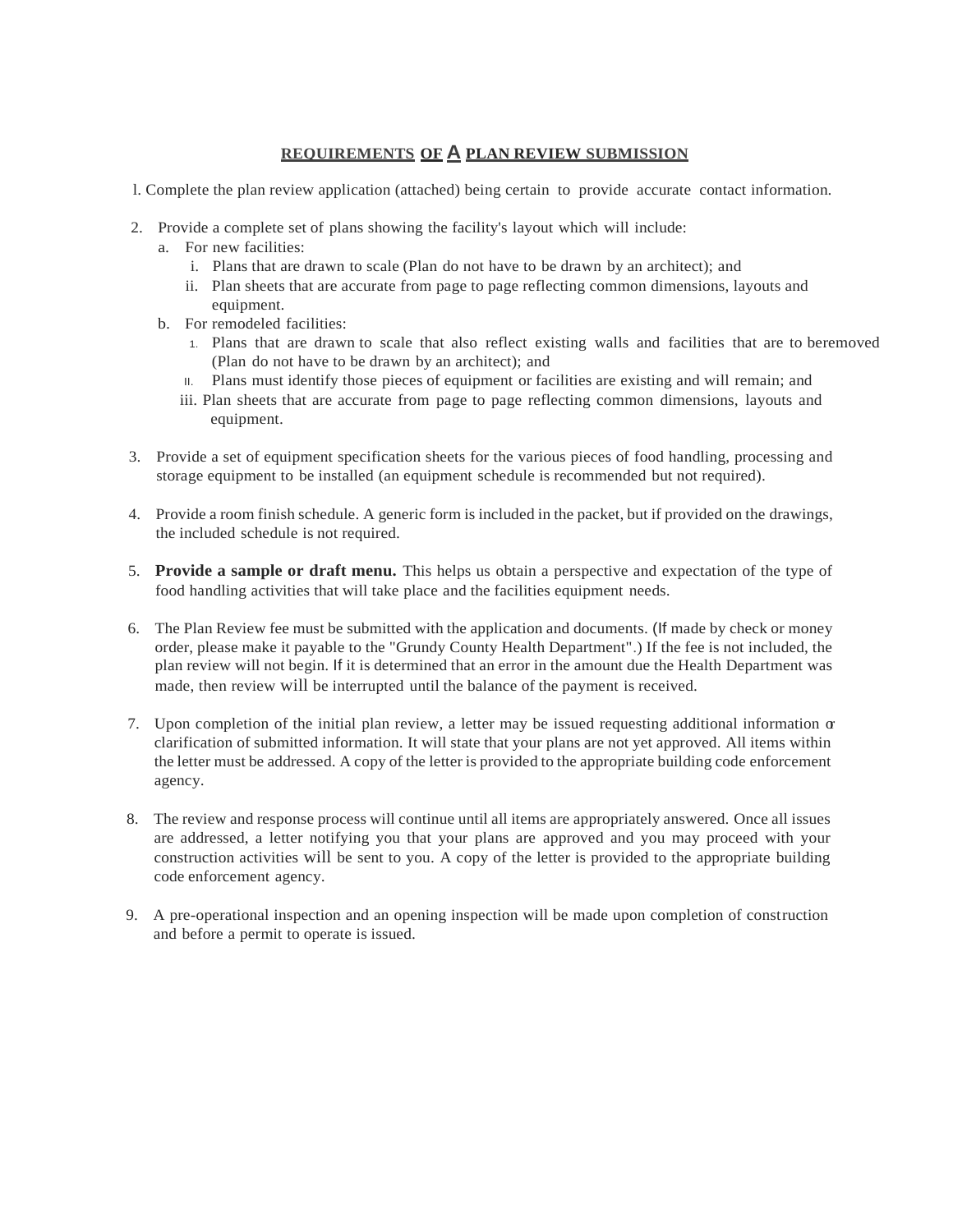#### **GENERAL DESIGN REQUIREMENTS**

l. All food preparation must be supervised by a Certified Food Protection Manager. All food handlers must obtained an approved Food Handler Training certificate.

2. All establishments must have an approved source of water and sewage disposal system. If a facility is proposed to be served by an existing private sewage disposal system, the adequacy of the system for the proposed facility will need to be determined during the plan review process.

3. Ceilings in all food storage, food prep, self-service, and restroom areas must be smooth, easily cleanable, durable, and light in color such as vinyl coated gypsum board or other approved material. Acoustic ceiling tiles are NOT approved.

4. Walls must be constructed of a durable material, smooth, easily cleanable, and light in color. Drywall must be painted with a high-gloss, light-colored paint.

5. Floors of all food preparation, food storage, ware washing areas, and restrooms must be constructed of commercial grade VCT, ceramic, or quarry tile or other approved floor. The juncture between walls and floors must have a coved base constructed of the same material.

6. All equipment that produces grease and/or smoke must be equipped with a grease extraction hood. **The proposed exhaust hood and fire suppression system design is to be reviewed by either the building and/or fire agency having code authority over this matter.**

7. All food processing, storage, display, or other equipment must bare the seal of the National Sanitation Foundation (NSF) or equivalent sanitation standard.

8-. All permanent equipment must be installed to be easily cleaned on all sides by maintaining 18" from all walls and 6" off the floor, or by mounting the equipment on casters so that it is easily moved to facilitate regular cleaning.

9. Three-compartment sinks are to be equipped with two drain boards, lockable drain plugs for each compartment, an adequately sized faucet, and an indirect connection to the sewer.

10. Indirect connections to the sewer are required at the waste lines of all prep sinks, 3-compartment sinks, dishwashers, ice machines, soda dispensers, beer taps, walk-in coolers/freezers, or any equipment requiring drainage. Floor drains are not permitted in walk-in coolers/freezers.

11. Hand sinks must be conveniently located near all food prep, food service, and ware washing areas. Hand sinks must be provided with hot and cold running water, soap, and disposable hand towels. Metered faucets must run for no less than 15 seconds. A waste container must be located near the hand sink.

12. A mop sink or basin is required and must be equipped with a vacuum breaker. A mop hanging device capable of holding a commercial type mop while wet is also required, and should be positioned above the mop sink or basin.

13. If a grease trap is to be installed, it must be properly sized and should be recessed into the floor to provide a flush and cleanable surface.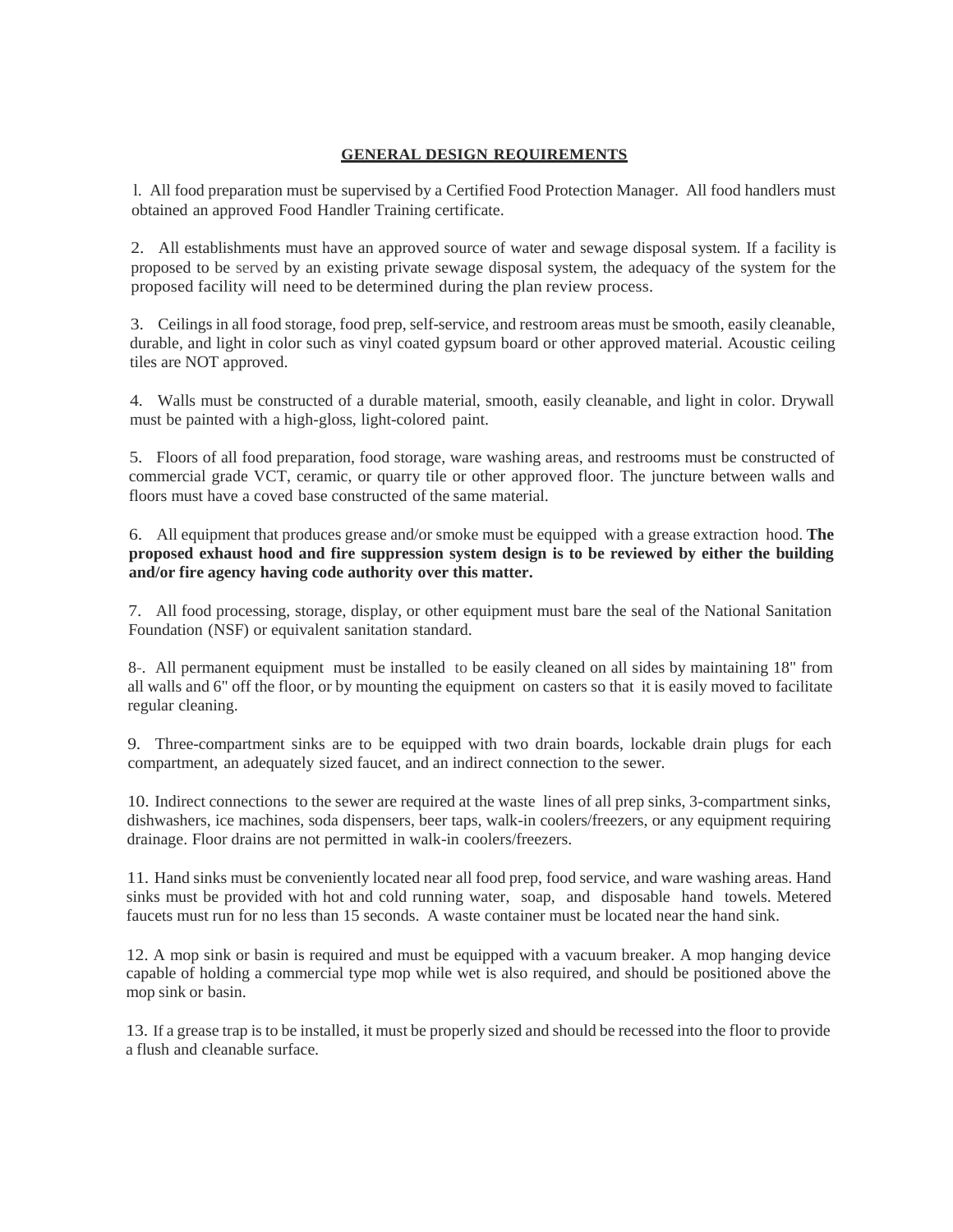14. All exterior doors must be self-closing and tight fitting.

15. All restrooms must have self-closing doors and mechanical ventilation.

16. Dumpsters must be located on concrete or asphalt, and be equipped with lids in good repair.

17. Prior to operating, a food service establishment must have a probe type thermometer with a range of 0° F to 220°F, disposable gloves, hair restraints, and approved sanitizer with compatible test kit.

If you have any questions, please feel free to contact me at 815-941-3127 or lwells@grundyhealth.com.

Laura Wells

LamaJ. Wells

Director of Environmental Health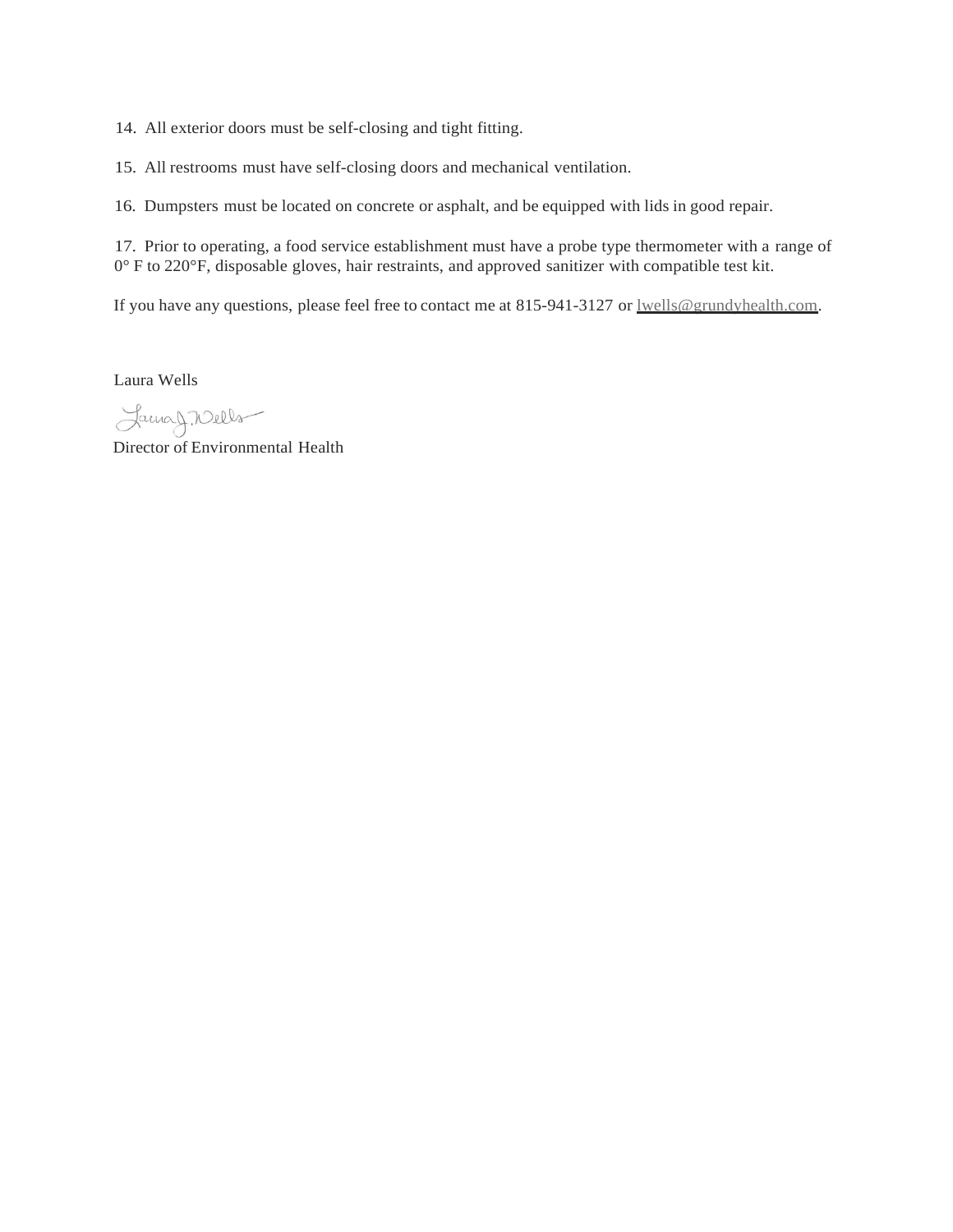

## GRUNDY COUNTY HEALTH DEPARTMENT ENVIRONMENTAL HEALTH DIVISION 1320 UNION STREET MORRIS, ILLINOIS Phone: (815) 941-3115 Fax (815) 941-2389

*APPLICATION FOR FOOD SERVICE/RETAIL FOOD STORE PLAN REVIEW*

| (PLEASE PRINT UK TYPE)                                                         |                                                                                                                                                                                             |                                   |                                                          |  |
|--------------------------------------------------------------------------------|---------------------------------------------------------------------------------------------------------------------------------------------------------------------------------------------|-----------------------------------|----------------------------------------------------------|--|
|                                                                                |                                                                                                                                                                                             |                                   |                                                          |  |
|                                                                                |                                                                                                                                                                                             |                                   |                                                          |  |
|                                                                                | OWNER'S NAME (AGENTIF CORPORATION)---------------------------                                                                                                                               |                                   |                                                          |  |
|                                                                                |                                                                                                                                                                                             |                                   |                                                          |  |
|                                                                                |                                                                                                                                                                                             |                                   |                                                          |  |
|                                                                                |                                                                                                                                                                                             |                                   |                                                          |  |
|                                                                                |                                                                                                                                                                                             |                                   |                                                          |  |
|                                                                                | CONTACT NUMBER:<br>E-MAIL ADDRESS:<br>E-MAIL ADDRESS:                                                                                                                                       |                                   |                                                          |  |
|                                                                                |                                                                                                                                                                                             |                                   |                                                          |  |
|                                                                                |                                                                                                                                                                                             |                                   |                                                          |  |
| $\mathbb{R}^{\mathbb{Z}^{\times}}$<br>ROOM FINISH SCHEDULE<br>PRELIMINARY MENU | EQUIPMENT SPECIFICATION SHEETS OR EQUIPMENT SCHEDULE INCLUDED ON PLANS                                                                                                                      |                                   |                                                          |  |
|                                                                                | Construction/Remodeling work is: _ New Construction _ Complete Remodel _ Partial Remodel*                                                                                                   |                                   |                                                          |  |
| Plan Review Fee:                                                               | Seating $0 - 24$ (less than 1,500 square feet)<br>Seating 25 - 59 (1,500 - 3,999 square feet)<br>Seating 60 - 99 (4,000 - 7,499 square feet)<br>Seating $100 + (7,500-10,000)$ square feet) | $(10,001)$ square feet or larger) | \$350.00<br>\$435.00<br>\$490.00<br>\$570.00<br>\$680.00 |  |
|                                                                                | *Plan Review Fee for Partial Remodel: 50% of the Full fee.                                                                                                                                  |                                   |                                                          |  |
|                                                                                | If work is started before plans are reviewed by this Department a 25% late fee will apply.                                                                                                  |                                   |                                                          |  |
|                                                                                | Please make check or money order payable to: GRUNDY COUNTY HEALTH DEPARTMENT<br>Plans will not be reviewed until the required fee is paid in full.                                          |                                   |                                                          |  |
| (For office use only)                                                          |                                                                                                                                                                                             |                                   |                                                          |  |
| Plans Received:                                                                | <u> 1989 - Johann Barbara, martxa alemaniar a</u>                                                                                                                                           | Plans Approved: New York 1997     |                                                          |  |

| $\lambda$<br>----- |
|--------------------|
|--------------------|